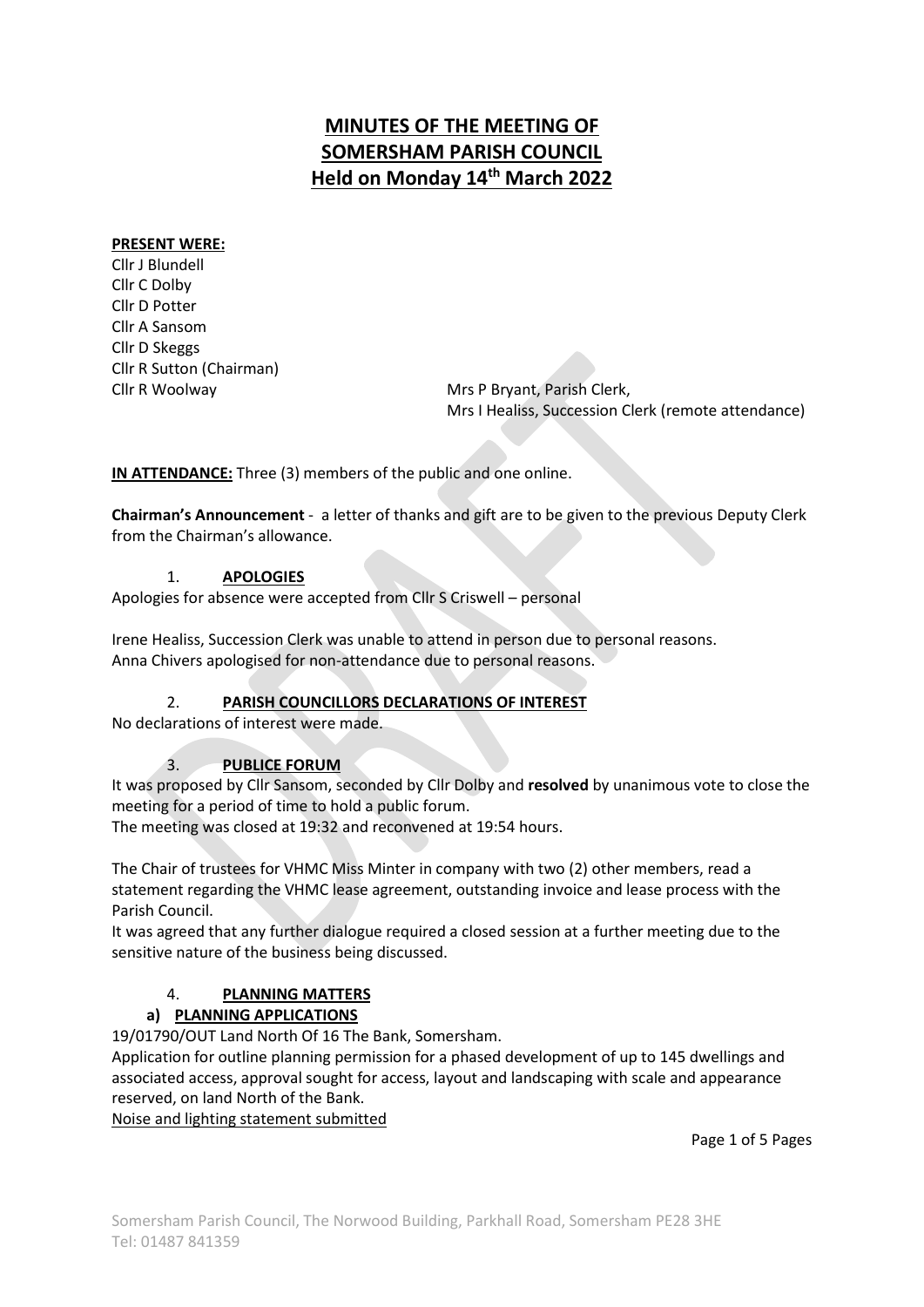It was proposed by Cllr Samson, seconded by Cllr Woolway and resolved to reiterate the Parish Councils original comments on the application and OBJECT to outline planning permission. The Local housing plan had established 120 houses on the site and not 145 as per the presented application. Therefore, the Parish Council's original objection stands. Five (5) in favour and two (2) abstentions.

It was proposed by Cllr Sansom, seconded by Cllr Blundell and resolved unanimously to accept the noise and light statement.

21/02837/LBC 99 High Street Somersham PE28 3EE Erection of illuminated and non-illuminated signs to the exterior of the building

It was proposed by Cllr Skeggs, seconded by Cllr Blundell and resolved to recommend no objection to this application. Councillors confirmed the proposed erection of illuminated and non-illuminated signs to the building exterior are acceptable. Six (6) in favour and one (1) abstention.

22/00344/HHFUL 31 Feoffees Road Somersham Huntingdon Extension to rear of bungalow to form larger lounge

It was proposed by Cllr Potter, seconded by Cllr Skeggs and resolved by unanimous vote to recommend no objection. Councillors agreed the extension is in keeping with the street scene and property.

### 21/02861/FUL Land West Of East View To Llala Parkhall Road Somersham Change of Use of Land for the creation of 6no. Gypsy/Traveller pitches comprising the siting of 1no. Mobile Home, 1 no. Touring Caravan, and formation of hardstanding area, per pitch

It was proposed by Cllr Woolway, seconded by Cllr Sansom and resolved to object to this application due to the unreasonable request/grounds for application due to over development of the site. Six (6) in favour and one (1) abstention.

The land has already undergone extensive work and is already in occupation without the necessary planning permissions and approval. Further, hardcore has been imported which is likely to have required a permit in the first instance to move to the site.

CCC/21/088/FUL - Envar Composting Ltd St Ives Road, Somersham, PE28 3BS

 Demolition of in-vessel compost buildings/tunnels and ancillary development; construction of a dry anaerobic digestion (AD) facility, pellet fertiliser facility, healthcare waste energy recovery facility, waste transfer station, vehicle re-fuelling station, biomass storage building, surface water storage lagoons, extension to concrete pad and ancillary development including car park

As there is additional paperwork to be considered on this application, the Council agreed to defer this item to the next meeting.

# b) PLANNING APPROVED

21/02674/HHFUL 24 Bishops Road Somersham PE28 3HP Single storey front, side and rear extensions

### c) PLANNING CORRESPONDENCE

Email – Connor Chamberlain, Living Space Housing – Proposal for Affordable Housing Scheme in Somersham. Mr Chamberlain was not in attendance.

Page 2 of 5 Pages

### Huntingdonshire DC – Street naming & numbering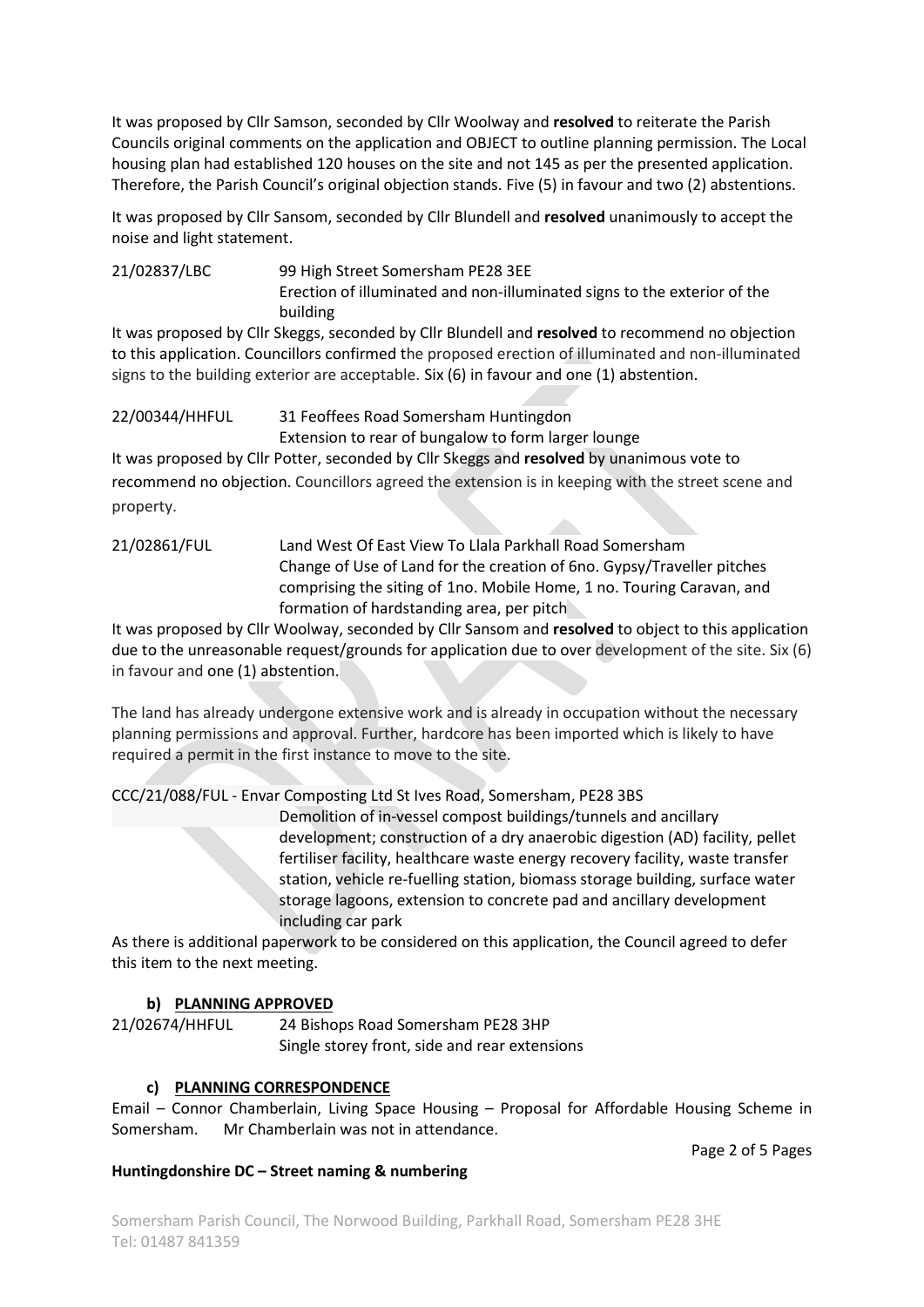Allocation of addressing to 45 new dwellings at St Ives Road, Somersham. To Be Known As:  $1 - 51$  (odds, excluding 13)

NEWLANDS WAY SOMERSHAM **HUNTINGDON** PE28 3FS

 $2 - 40$  (evens)

NEWLANDS WAY SOMERSHAM HUNTINGDON PE28 3FS

Allocation of addressing to a new mobile home at Rosefield, Parkhall Road, Somersham. To Be Known As: 4B

ROSEFIELD PARKHALL ROAD SOMERSHAM

# 5. MINUTES OF THE MEETING HELD ON 7TH FEBRUARY 2022

It was proposed by Cllr Potter, seconded Cllr Blundell and resolved that the minutes are a true record of events and will be signed by the Chairman. There was one (1) abstention as the councillor was not present at that meeting.

### 6. POLICE REPORT

It was updated that Sgt Savill had positively met with a group of twelve (12) Somersham residents, although he has now been moved on. No update was offered by Sgt Savill's successor.

7. R EPORT FROM DISTRICT & COUNTY COUNCILLOR STEVE CRISWELL

Cllr Criswell sent apologies for not attending.

### 8. PARISH CLERK'S REPORT Inc.

# Matters Arising Report & Updates:

Correspondence emailed to councillors:

- i. RSN online updates
- ii. CAPALC bulletin & NALC CEO bulletins
- iii. Neighbourhood Alerts
- iv. Huntingdonshire District Council Elections pack May 2022. Cllrs are to download and submit applications directly to HDC. The Chairman and vice chair are to remain incumbent for the May meeting.
- v. Huntingdonshire District Council Adoption of the Local Government Association Model Code of Conduct 2020.

Somersham Parish Council have already adopted this model.

Page 3 of 5 Pages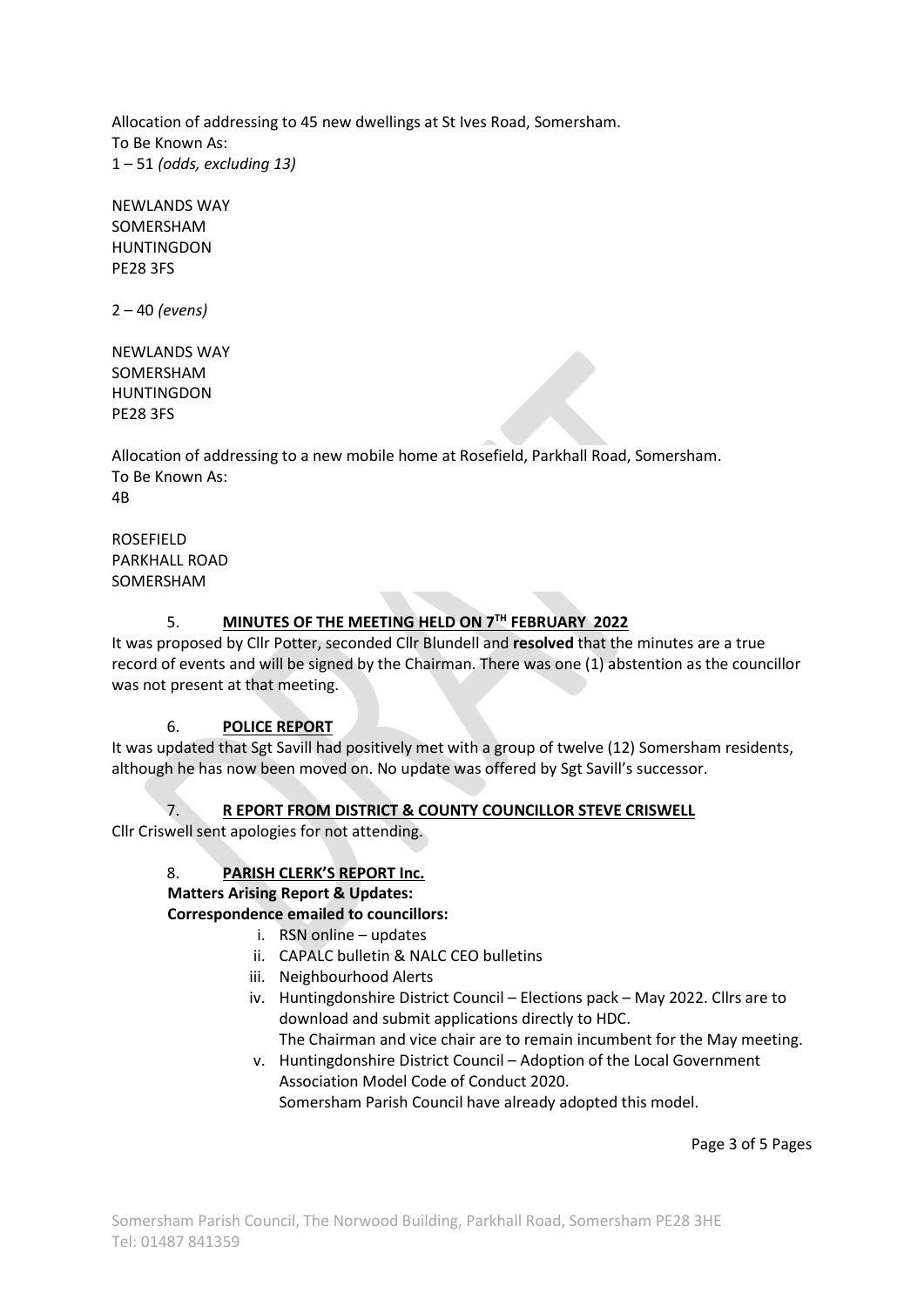# 9. INFORMATION ONLY – To Confirm the Current Office Staff in Post

- $\triangleright$  Penelope Bryant, Parish Clerk/RFO
- **Irene Healiss, Succession Clerk (started 2nd March 2022)**
- $\triangleright$  Anna Chivers, Timebank Co-Ordinator (started 7<sup>th</sup> January 2022)
- $\triangleright$  Alexander Scriven, Administrator

# 10. CONNECTIONS YOUTH BUS UPDATE

The Connections Youth Bus project are suffering from qualified staff shortages at present. They anticipate the youth bus being available for Somersham in September 2022. The Parish Council has budgeted for this initiative.

## 11. TO CONSIDER SUITABLE LOCATIONS FOR YOUNG PEOPLE TO GATHER AND SOCIALISE

There will be a camera under the public shelter, with the addition of a directional camera. The senior youth club was not affective. Further ideas are to be discussed at the next meeting.

### 12. FINANCE & RISK MANAGEMENT MATTERS including: - (Accounts shown as Appendix B)

- a. To Agree the Monthly Accounts It was proposed by Cllr Sutton, seconded Cllr Potter and resolved by unanimous vote to approve the accounts.
- b. To Approve the Quarter 3 Budget 2021-2022 It was proposed by Cllr Sutton, Seconded by Cllr Potter and unanimously resolved to approve the quarter three (3) budget.
- c. To Approve the CAPALC Affiliation Fee for 2022-2023 @ £793.54 including the £50 DPO scheme cover It was proposed by Cllr Sutton, seconded by Cllr Potter and unanimously resolved to approve the CAPALC affiliation fee including the DPO cover.

### 13. HIGHWAY MATTERS including Public Footways - Repairs/ Maintenance

13.1 to Discuss and consider the cost to purchase and install self-righting night owl bollards for Chatteris Road.

Cllr Criswell is still chasing costs for this scheme, and will follow up on his return.

13.2 Community Roadwatch – Mr McCandless email – Cllr suggestions for the July funding bid.

A funding bid for a village wide 20mph speed limit had been previously approved by the Parish Council. Steve Blackwell (footpath officer) will work with Councillors, as per 13.3 (below) regarding footpath signage.

13.3 LHI Bid 2022-23 – update Cllr Sutton An LHI meeting was attended by Cllr Sutton who offered an update.

20:34 the online MOP left the meeting.

### 14. WORKS TO THE TARMAC FOOTPATH AT THE LAKE AREA

The Clerk will circulate the report to Councillors from Philip Clark, SNRG Chairman. (shown as appendix A)

Page 4 of 5 Pages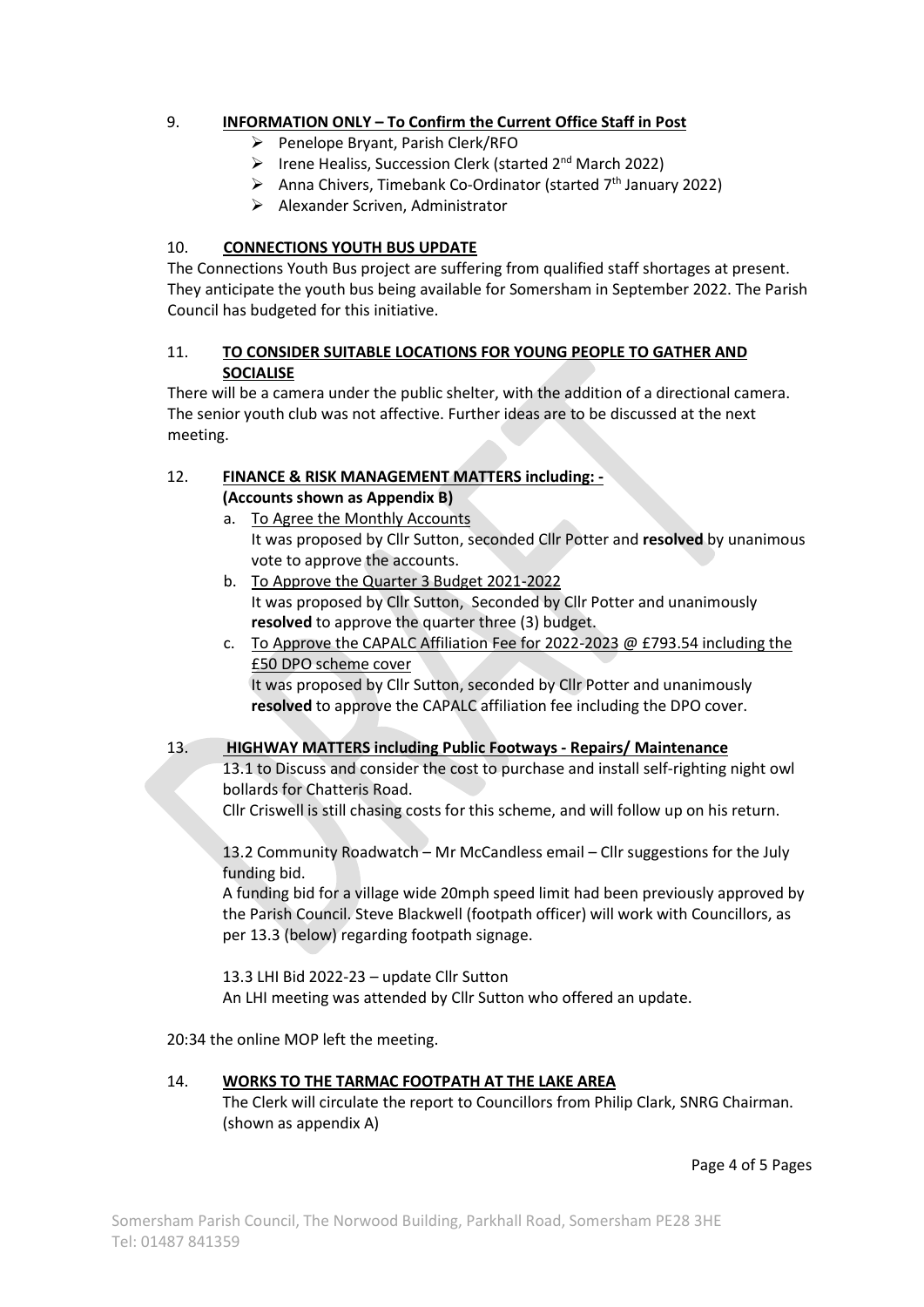### 15. REPORTS OF MEETINGS ATTENDED BY PARISH COUNCILLORS

SNRG report will be disseminated to the Council, and the Clerk offered an update regarding the smart meter installations.

### 16. CONFIDENTIAL SESSION

It was proposed by Cllr Samson, seconded Cllr Woolway and resolved to close the meeting for a period of time as publicity would be prejudicial to the public interest due to the confidential matters to be discussed.

The meeting closed at 20:45 hours and was reconvened at 20:56.

15.1 Business Proposal

The Council agreed to meet with the business proposer to discuss the plans presented. The Clerk is to arrange a meeting.

### 17. NOTICES & MATTERS FOR THE NEXT AGENDA

- Toilets were unavailable at the football pitch -The Clerk will remind bookers of the field to open the toilets.
- VHMC lease discussions with a comprehensive report.

The next meeting of Somersham Parish Council will be held on Monday 11<sup>th</sup> April 2022.

There being no further business the meeting closed at 20:59 hours.

…………………………. Richard Sutton, Chairman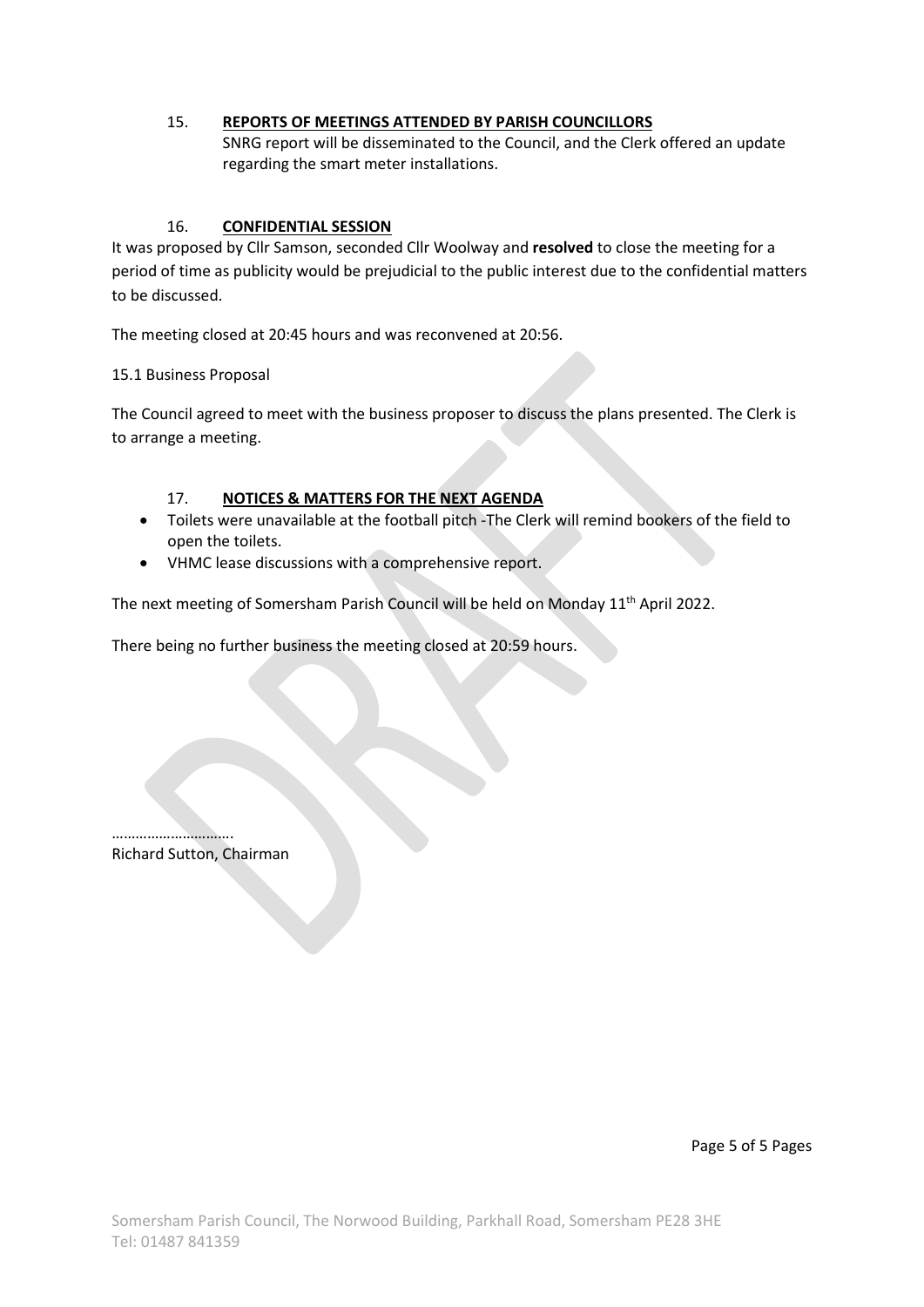### APPENDIX A NRG Report

- Path end of month £19K total. Date TBC
- Anglian club all good 2 dipping tanks to be installed
- Debris to be chipped £200 £400 Grants & funding
- Pond dipping stuff needs buying before summer events
- Giraffe food from willow trees Nature reserve On-going maintenance
- Report of motor bike nuisance
- Sea Containers Landscaping garden
- Locks not done yet welding
- School pond maintenance joint with PTA decking not safe
- Apply for grant Events
- $\bullet$  19<sup>th</sup> March amphibian walk 7 pm @ containers
- Easter treasure hunt
- April star gazing No volunteers to run yet
- 8 may joint with TB rights of way event Dog Walking field 2pm
- Same day dawn curious walk
- $\bullet$ 4<sup>th</sup> June carnival joint stand SNRG TB and anglers
- $\bullet$  16<sup>th</sup> July Butterfly walk / insets 2 pm
- $\bullet$  12<sup>th</sup> August Bat walk
- $\bullet$  10<sup>th</sup> Sept Lake day 10 4pm on site by 9
- $\bullet$  16<sup>th</sup> Oct Apple Day
- $\bullet$  6<sup>th</sup> Nov Fungi Foray
- Dec Xmas tree
- Communication FB ok but might need more formal association so can have vote at AGM
- Friends badge
- Newsletter editor needed
- AOB
- duck platform needs attention
- Lilley pads need thinning
- $\bullet$  Site management walk  $6<sup>th</sup>$  April 7pm Station approach

Next meeting 11<sup>th</sup> May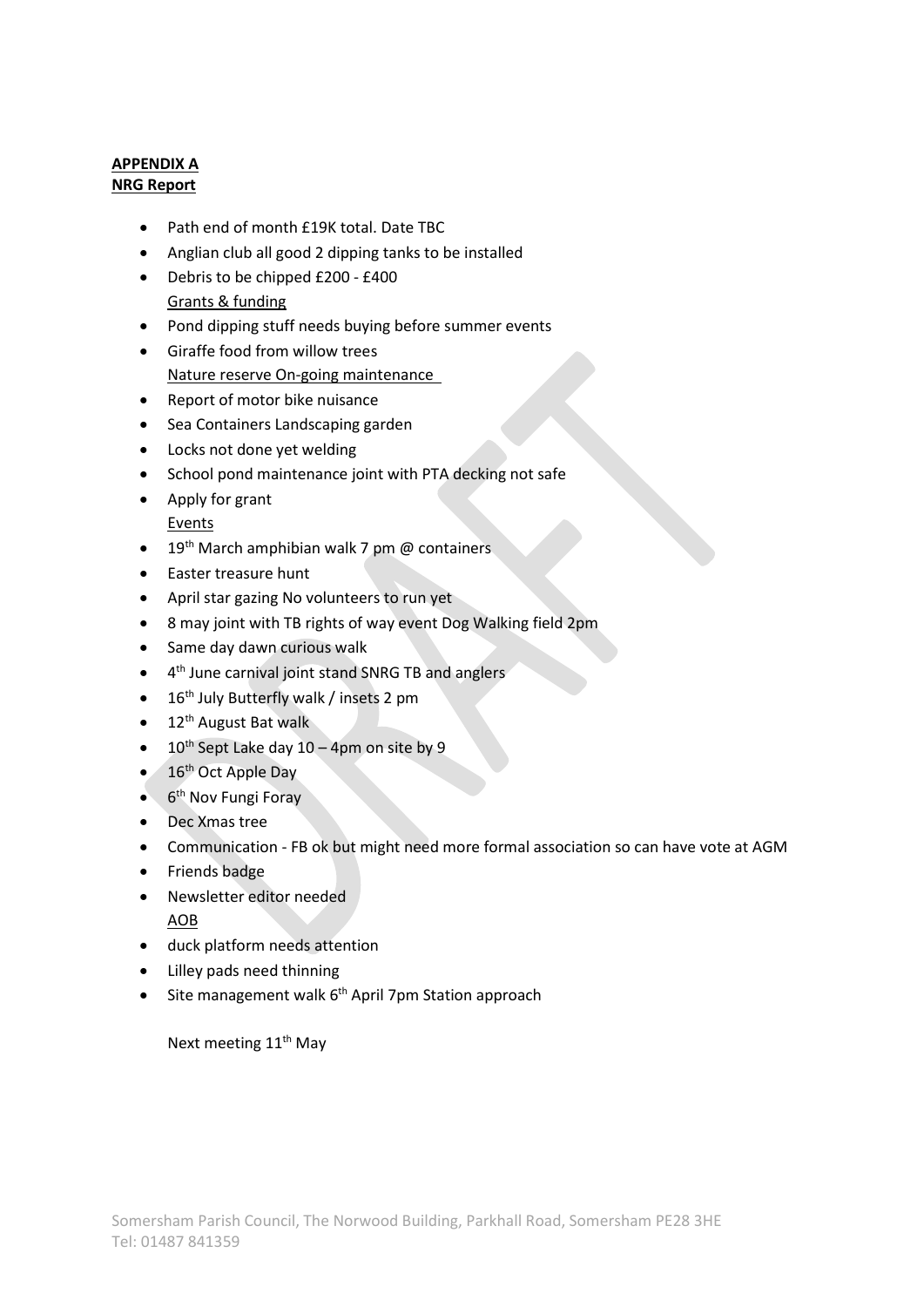#### APPENDIX B

| <b>ACCOUNTS</b>            | 14th March 2022                                     | Vat     |            | <b>TOTAL</b> |             | <b>Cost Centre</b>                                       |  |
|----------------------------|-----------------------------------------------------|---------|------------|--------------|-------------|----------------------------------------------------------|--|
| <b>ACCOUNTS</b>            | Salaries                                            | £0.00   | £7,303.47  | £7,303.47    | Bacs        | Salaries - 21 February<br>2022<br>Pensions - 21 February |  |
| Pension payments           | <b>Pension Fund</b>                                 | £0.00   | £790.37    | £790.37      | Bacs        | 2022                                                     |  |
| <b>HMRC</b>                | Tax & NI                                            | £0.00   | £1,801.99  | £1,801.99    | Bacs        | HMRC - 21 February<br>2022                               |  |
|                            | Home working allowance - x 4 office staff           | £0.00   | £104.00    | £104.00      | <b>Bacs</b> | Salaries - 21 February<br>2022                           |  |
| Mrs S Godfrey              | Nordic walking sessions                             | £0.00   | £105.00    | £105.00      | Bacs        | <b>Changing Lives</b>                                    |  |
| CamCare UK                 | Donation/funding Indian Cookery                     | £0.00   | £857.30    | £857.30      | Bacs        | Timebank                                                 |  |
| Shrobona Bhattacharya      | Donation/funding Indian Cookery                     | £0.00   | £450.00    | £450.00      | Bacs        | Timebank                                                 |  |
| Wyton-on-the-Hill          | Donation/funding Indian Cookery                     | £0.00   | £677.60    | £677.60      | <b>Bacs</b> | Timebank                                                 |  |
| VisionICT                  | Biennial fee for .gov.uk domain (inc credit note)   | £3.00   | £15.00     | £18.00       | Bacs        | Admin (credit note for<br>£60)                           |  |
| CAPALC                     | Nimble self-learning training courses               | £0.00   | £140.00    | £140.00      | Bacs        | Training                                                 |  |
| Mrs P Bryant               | Expenses refund -Microsoft renewal                  | £0.00   | £79.99     | £79.99       | Bacs        | Admin                                                    |  |
| CommuniCorp                | Platinum Jubilee mugs                               | £377.72 | £1,888.60  | £2,266.32    | Bacs        | Section 137                                              |  |
| Mrs L Garrick              | Adapted yoga sessions                               | £0.00   | £220.00    | £220.00      | Bacs        | <b>Changing Lives</b>                                    |  |
| <b>VHMC</b>                | Hall hire - Strenght & balance classes              | £0.00   | £100.00    | £100.00      | <b>Bacs</b> | <b>Changing Lives</b>                                    |  |
|                            | Hall hire - T'ai Chi classes                        | £0.00   | £40.00     | £40.00       | <b>Bacs</b> | <b>Changing Lives</b>                                    |  |
|                            | Hall hire - adapted yoga                            | £0.00   | £28.00     | £28.00       | DD          | <b>Changing Lives</b>                                    |  |
| Wave                       | Water - 15 March 2021 - 16 Sept 2021                | £0.00   | £233.33    | £233.33      | Bacs        | Norwood B/VH                                             |  |
|                            |                                                     |         |            | £0.00        | Bacs        |                                                          |  |
|                            | <b>TOTAL</b>                                        | £380.72 | £14,834.65 |              | £15,215.37  |                                                          |  |
|                            |                                                     |         |            | £15,215.37   |             |                                                          |  |
|                            |                                                     |         |            |              |             |                                                          |  |
| <b>Electronic payments</b> |                                                     |         |            |              |             |                                                          |  |
| <b>BT Business</b>         | Qtr - to receive                                    |         |            | £0.00        | DD          | Administration                                           |  |
| <b>Talk Business</b>       | 01487 841359 & internet - February 2022             | £7.67   | £38.35     | £46.02       | DD          | Administration                                           |  |
| <b>Talk Talk</b>           | CIC-01487 840266 - February 2022                    | £6.65   | £33.27     | £39.92       | DD          | Library                                                  |  |
| Siemens                    | Printer lease rental                                |         |            | £0.00        | DD          | Administration                                           |  |
| Carphone warehouse         | K Ixer - mobile contract payment                    | £1.25   | £6.25      | £7.50        | DD          | Time Bank - office                                       |  |
| Giifgaff                   | P Bryant - mobile contract payment                  | £1.25   | £6.25      | £7.50        | DD          | Administration                                           |  |
| Huntingdonshire DC         | Sea Container - Rates                               | £0.00   | £0.00      | £0.00        | DD          | Administration<br>No rates due in 2021-                  |  |
|                            | Norwood Building - rates                            | £0.00   | £0.00      | £0.00        | DD          | 2022                                                     |  |
|                            | Millennium Sports Facility - Rates                  | £0.00   | £0.00      | £0.00        | DD          | Millennium SF                                            |  |
| <b>British GasLite</b>     | Electricity - Multi sports area - Feb 2022          | £3.98   | £79.65     | £83.63       | DD          | Multi sports area                                        |  |
| <b>British GasLite</b>     | Electricity - Lake sea container - Feb 2022         | £4.96   | £99.23     | £104.19      | DD          | Lake area                                                |  |
| EDF                        | Electricity - Norwood Building - Feb 2022           | £0.00   | £0.00      | £0.00        | DD          | Norwood Building                                         |  |
| <b>British GasLite</b>     | Electricity - Library - February 2022               | £5.12   | £102.45    | £107.57      | DD          | Library                                                  |  |
| <b>British GasLite</b>     |                                                     |         |            |              |             |                                                          |  |
|                            | Electricity - Millennium Sports Facility - Feb 2022 | £9.56   | £191.29    | £200.85      | DD          |                                                          |  |
| <b>British GasLite</b>     | Gas - Millennium Sports Facility - Feb 2022         | £0.00   | £0.00      | £0.00        | Invoice     | In credit<br>£42.28 (inc vat) per                        |  |

Somersham Parish Council, The Norwood Building, Parkhall Road, Somersham PE28 3HE Tel: 01487 841359

YU Energy Street lighting - standing charge - Feb 2022 0.45 8.91 9.36 DD Street lighting

Street lighting - electric Feb 2022 **EXALL EXALG EXALG EXALG EXALG EXALG EXALG EXALG EXALG EXALG EXALG EXALG EXA**